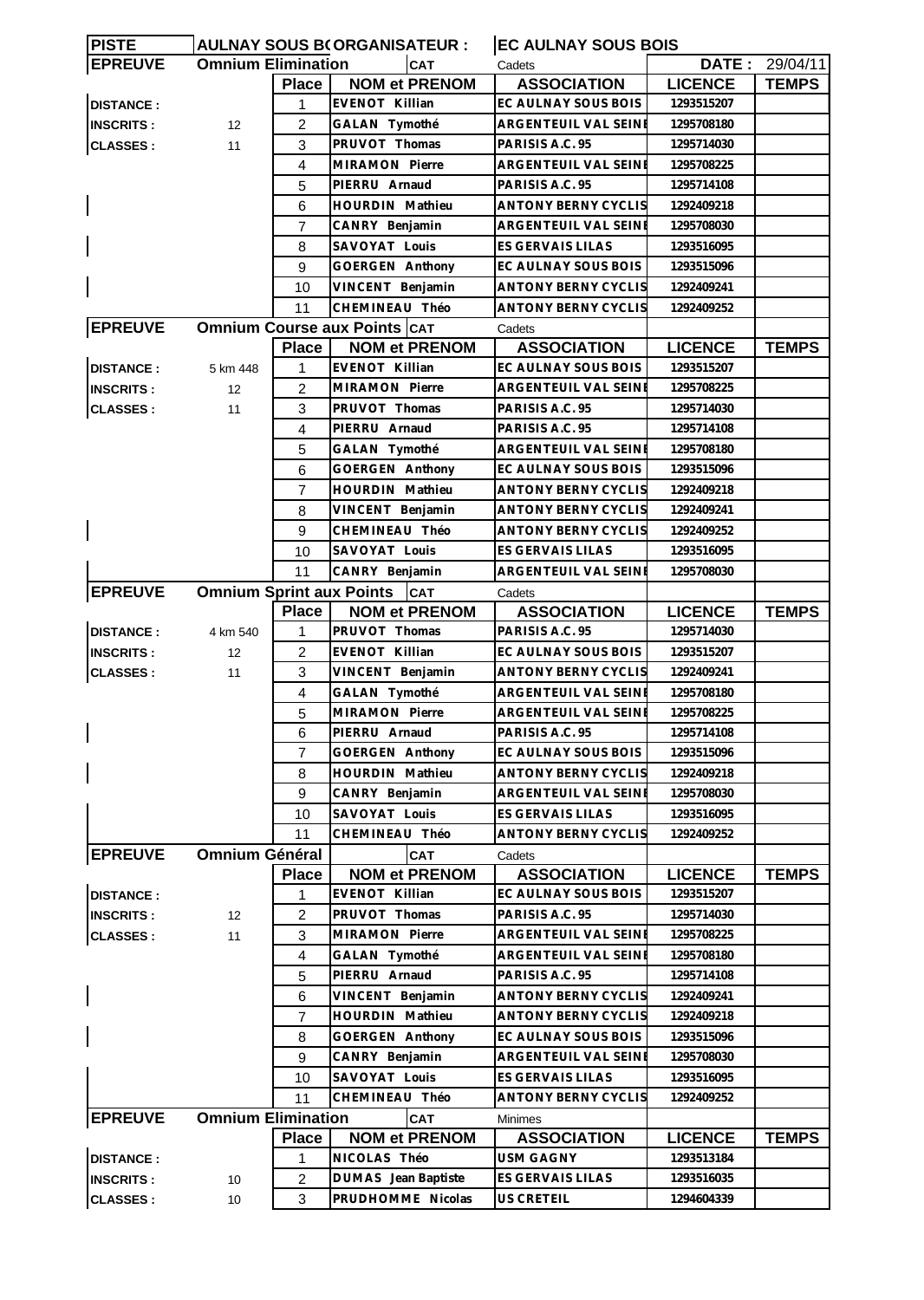|                  |                           | 4                   | DAMASSE Quentin                                                 | US BOIS ST DENIS                          | 1293532023                   |              |
|------------------|---------------------------|---------------------|-----------------------------------------------------------------|-------------------------------------------|------------------------------|--------------|
|                  |                           | 5                   | POTIER Gaëtan                                                   | PARISIS A.C. 95                           | 1295714321                   |              |
|                  |                           | 6                   | LEHOUX Natan                                                    | ARGENTEUIL VAL SEINE                      | 1295708424                   |              |
|                  |                           | 7                   | DA SILVA PEREIRA Alexis OLYMPIQUE C.V.O.                        |                                           | 1295712060                   |              |
|                  |                           | 8                   | RICCI Cyril                                                     | EC AULNAY SOUS BOIS                       | 1293515051                   |              |
|                  |                           | 9                   | AGGAR BLOQUERT Marc ARGENTEUIL VAL SEINE                        |                                           | 1295708435                   |              |
|                  |                           | 10                  | JEAN Florian                                                    | PARISIS A.C. 95                           | 1295714441                   |              |
| <b>EPREUVE</b>   |                           |                     | <b>Omnium Course aux Points CAT</b>                             | <b>Minimes</b>                            |                              |              |
|                  |                           | <b>Place</b>        | <b>NOM et PRENOM</b>                                            | <b>ASSOCIATION</b>                        | <b>LICENCE</b>               | <b>TEMPS</b> |
| <b>DISTANCE:</b> | 4 km 086                  | 1                   | NICOLAS Théo                                                    | USM GAGNY                                 | 1293513184                   |              |
|                  |                           | 2                   |                                                                 | ES GERVAIS LILAS                          | 1293516035                   |              |
| <b>INSCRITS:</b> | 10                        |                     | DUMAS Jean Baptiste<br>DA SILVA PEREIRA Alexis OLYMPIQUE C.V.O. |                                           |                              |              |
| <b>CLASSES:</b>  | 10                        | 3                   |                                                                 |                                           | 1295712060                   |              |
|                  |                           | 4                   | RICCI Cyril                                                     | EC AULNAY SOUS BOIS                       | 1293515051                   |              |
|                  |                           | 5                   | PRUDHOMME Nicolas                                               | <b>US CRETEIL</b>                         | 1294604339                   |              |
|                  |                           | 6                   | DAMASSE Quentin                                                 | US BOIS ST DENIS                          | 1293532023                   |              |
|                  |                           | $\overline{7}$      | POTIER Gaëtan                                                   | PARISIS A.C. 95                           | 1295714321                   |              |
|                  |                           | 8                   | LEHOUX Natan                                                    | ARGENTEUIL VAL SEINE                      | 1295708424                   |              |
|                  |                           | 9                   | AGGAR BLOQUERT Marc ARGENTEUIL VAL SEINE                        |                                           | 1295708435                   |              |
|                  |                           | 10                  | JEAN Florian                                                    | PARISIS A.C. 95                           | 1295714441                   |              |
| <b>EPREUVE</b>   | <b>Omnium Général</b>     |                     | <b>CAT</b>                                                      | <b>Minimes</b>                            |                              |              |
|                  |                           | <b>Place</b>        | <b>NOM et PRENOM</b>                                            | <b>ASSOCIATION</b>                        | <b>LICENCE</b>               | <b>TEMPS</b> |
| <b>DISTANCE:</b> |                           | 1                   | NICOLAS Théo                                                    | <b>USM GAGNY</b>                          | 1293513184                   |              |
| <b>INSCRITS:</b> | 10                        | $\overline{2}$      | DUMAS Jean Baptiste                                             | ES GERVAIS LILAS                          | 1293516035                   |              |
| <b>CLASSES:</b>  | 10                        | 3                   | PRUDHOMME Nicolas                                               | <b>US CRETEIL</b>                         | 1294604339                   |              |
|                  |                           | 4                   | DA SILVA PEREIRA AlexisOLYMPIQUE C.V.O.                         |                                           | 1295712060                   |              |
|                  |                           | 5                   | DAMASSE Quentin                                                 | US BOIS ST DENIS                          | 1293532023                   |              |
|                  |                           | 6                   | RICCI Cyril                                                     | EC AULNAY SOUS BOIS                       | 1293515051                   |              |
|                  |                           | 7                   | POTIER Gaëtan                                                   | PARISIS A.C. 95                           | 1295714321                   |              |
|                  |                           | 8                   | LEHOUX Natan                                                    | ARGENTEUIL VAL SEINE                      | 1295708424                   |              |
|                  |                           |                     |                                                                 |                                           |                              |              |
|                  |                           | 9                   | AGGAR BLOQUERT Marc                                             | <b>ARGENTEUIL VAL SEINE</b>               | 1295708435                   |              |
|                  |                           | 10                  | JEAN Florian                                                    | PARISIS A.C. 95                           | 1295714441                   |              |
|                  | <b>Omnium Elimination</b> |                     | <b>CAT</b>                                                      | Dames                                     |                              |              |
| <b>EPREUVE</b>   |                           |                     | <b>NOM et PRENOM</b>                                            |                                           |                              |              |
|                  |                           | <b>Place</b><br>1.  | RIBAULT Christelle                                              | <b>ASSOCIATION</b><br>CSM VILLENEUVE GARE | <b>LICENCE</b><br>1292420053 | <b>TEMPS</b> |
| <b>DISTANCE:</b> |                           |                     |                                                                 |                                           |                              |              |
| <b>INSCRITS:</b> | 18                        | $\overline{2}$      | BIDEAU Sandrine                                                 | CSM PUTEAUX                               | 1292401272                   |              |
| <b>CLASSES:</b>  | 16                        | 3<br>$\overline{4}$ | DURAND Alexia<br>TESSIER OCEANE                                 | CSM VILLENEUVE GARE<br>US CRETEIL         | 1292420126<br>3499031213     |              |
|                  |                           | 5                   |                                                                 |                                           | 1292420192                   |              |
|                  |                           | 6                   | GAMBIER Kelly                                                   | CSM VILLENEUVE GARE<br>CSM PUTEAUX        |                              |              |
|                  |                           |                     | VIEL Stéphanie                                                  |                                           | 1292401053                   |              |
|                  |                           | $\overline{7}$      | MAGNIENT Lucile                                                 | CSM VILLENEUVE GARE                       | 1292420089                   |              |
|                  |                           | 8                   | LE BRAS Justine                                                 | ARGENTEUIL VAL SEINE                      | 1295708416                   |              |
|                  |                           | 9                   | ARNOUX Audrey                                                   | CSM VILLENEUVE GARE                       | 1292420009                   |              |
|                  |                           | 10                  | ARNOUX Tifanny                                                  | CSM VILLENEUVE GARE                       | 1292420045                   |              |
|                  |                           | 11                  | POLMONT Estelle                                                 | CSM PUTEAUX                               | 1292401217                   |              |
|                  |                           | 12                  | MONIN Audrey                                                    | PEDALE COMBS LA VILL                      | 1277104170                   |              |
|                  |                           | 13                  | DELANNOY Justine                                                | ARGENTEUIL VAL SEINE                      | 1295708421                   |              |
|                  |                           | 14                  | HAMMID Sophie                                                   | CSM VILLENEUVE GARE                       | 1292420054                   |              |
|                  |                           | 15                  | LECQUE Alexandra                                                | ARGENTEUIL VAL SEINE                      | 1295708422                   |              |
|                  |                           | 16                  | TURCOT Valentine                                                | ARGENTEUIL VAL SEINE                      | 1295708294                   |              |
| <b>EPREUVE</b>   |                           |                     | <b>Omnium Course aux Points CAT</b>                             | Dames                                     |                              |              |
|                  |                           | <b>Place</b>        | <b>NOM et PRENOM</b>                                            | <b>ASSOCIATION</b>                        | <b>LICENCE</b>               | <b>TEMPS</b> |
| <b>DISTANCE:</b> | 5 km 448                  | 1                   | GAMBIER Kelly                                                   | CSM VILLENEUVE GARE                       | 1292420192                   |              |
| <b>INSCRITS:</b> | 18                        | 2                   | VIEL Stéphanie                                                  | CSM PUTEAUX                               | 1292401053                   |              |
| <b>CLASSES:</b>  | 16                        | 3                   | DURAND Alexia                                                   | CSM VILLENEUVE GARE                       | 1292420126                   |              |
|                  |                           | $\overline{4}$      | RIBAULT Christelle                                              | CSM VILLENEUVE GARE                       | 1292420053                   |              |
|                  |                           | 5                   | DELANNOY Justine                                                | ARGENTEUIL VAL SEINE                      | 1295708421                   |              |
|                  |                           | 6<br>$\overline{7}$ | BIDEAU Sandrine<br>LE BRAS Justine                              | CSM PUTEAUX<br>ARGENTEUIL VAL SEINE       | 1292401272<br>1295708416     |              |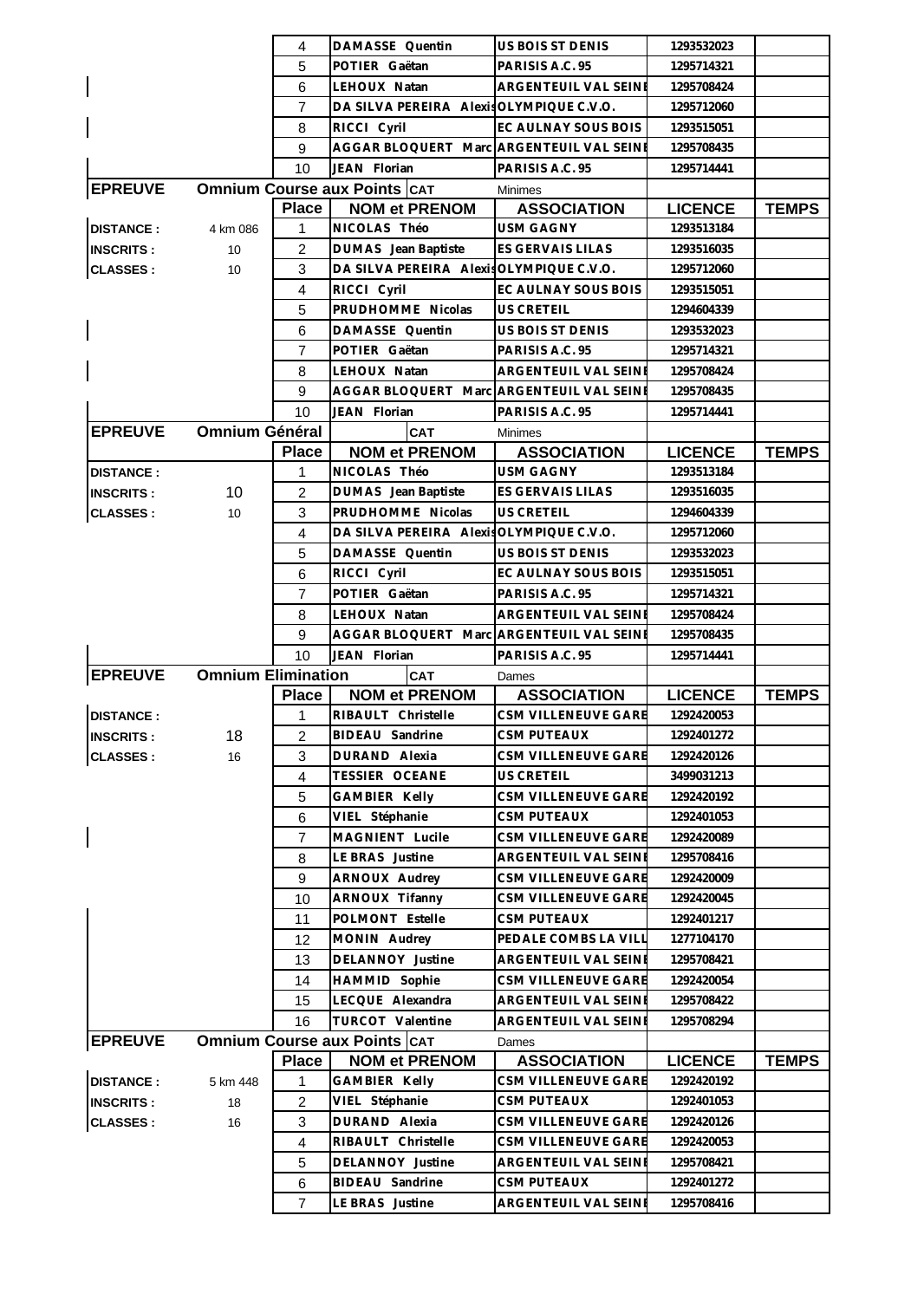|                  |                          | 8              | TESSIER OCEANE                          | US CRETEIL                                  | 3499031213                   |              |
|------------------|--------------------------|----------------|-----------------------------------------|---------------------------------------------|------------------------------|--------------|
|                  |                          | 9              | POLMONT Estelle                         | <b>CSM PUTEAUX</b>                          | 1292401217                   |              |
|                  |                          | 10             | MONIN Audrey                            | PEDALE COMBS LA VILL                        | 1277104170                   |              |
|                  |                          | 11             | ARNOUX Audrey                           | CSM VILLENEUVE GARE                         | 1292420009                   |              |
|                  |                          | 12             | MAGNIENT Lucile                         | CSM VILLENEUVE GARE                         | 1292420089                   |              |
|                  |                          | 13             | HAMMID Sophie                           | CSM VILLENEUVE GARE                         | 1292420054                   |              |
|                  |                          | 14             | ARNOUX Tifanny                          | CSM VILLENEUVE GARE                         | 1292420045                   |              |
|                  |                          | 15             | TURCOT Valentine                        | ARGENTEUIL VAL SEINE                        | 1295708294                   |              |
|                  |                          | 16             | LECQUE Alexandra                        | ARGENTEUIL VAL SEINI                        | 1295708422                   |              |
| <b>EPREUVE</b>   | <b>Omnium Général</b>    |                | CAT                                     | Dames                                       |                              |              |
|                  |                          | <b>Place</b>   | <b>NOM et PRENOM</b>                    | <b>ASSOCIATION</b>                          | <b>LICENCE</b>               | <b>TEMPS</b> |
| <b>DISTANCE:</b> |                          | 1              | RIBAULT Christelle                      | CSM VILLENEUVE GARE                         | 1292420053                   |              |
| <b>INSCRITS:</b> | 18                       | 2              | <b>GAMBIER Kelly</b>                    | <b>CSM VILLENEUVE GARE</b>                  | 1292420192                   |              |
| <b>CLASSES:</b>  | 16                       | 3              | DURAND Alexia                           | <b>CSM VILLENEUVE GARE</b>                  | 1292420126                   |              |
|                  |                          | $\overline{4}$ | VIEL Stéphanie                          | <b>CSM PUTEAUX</b>                          | 1292401053                   |              |
|                  |                          | 5              | BIDEAU Sandrine                         | <b>CSM PUTEAUX</b>                          | 1292401272                   |              |
|                  |                          | 6              | <b>TESSIER OCEANE</b>                   | <b>US CRETEIL</b>                           | 3499031213                   |              |
|                  |                          | $\overline{7}$ | LE BRAS Justine                         | ARGENTEUIL VAL SEINE                        | 1295708416                   |              |
|                  |                          |                |                                         | ARGENTEUIL VAL SEINE                        |                              |              |
|                  |                          | 8              | DELANNOY Justine                        |                                             | 1295708421                   |              |
|                  |                          | 9              | MAGNIENT Lucile                         | CSM VILLENEUVE GARE                         | 1292420089                   |              |
|                  |                          | 10             | POLMONT Estelle                         | <b>CSM PUTEAUX</b>                          | 1292401217                   |              |
|                  |                          | 11             | ARNOUX Audrey                           | CSM VILLENEUVE GARE                         | 1292420009                   |              |
|                  |                          | 12             | MONIN Audrey                            | PEDALE COMBS LA VILL                        | 1277104170                   |              |
|                  |                          | 13             | ARNOUX Tifanny                          | <b>CSM VILLENEUVE GARE</b>                  | 1292420045                   |              |
|                  |                          | 14             | HAMMID Sophie                           | CSM VILLENEUVE GARE                         | 1292420054                   |              |
|                  |                          | 15             | TURCOT Valentine                        | ARGENTEUIL VAL SEINE                        | 1295708294                   |              |
|                  |                          | 16             | LECQUE Alexandra                        | ARGENTEUIL VAL SEINE                        | 1295708422                   |              |
| <b>EPREUVE</b>   | <b>Elimination</b>       |                | CAT                                     | Juniors Seniors                             |                              |              |
|                  |                          | <b>Place</b>   | <b>NOM et PRENOM</b><br>DURIVAUX Franck | <b>ASSOCIATION</b><br>US CRETEIL            | <b>LICENCE</b><br>1294604036 | <b>TEMPS</b> |
| <b>DISTANCE:</b> |                          | 1<br>2         | ILONGO Dimitri                          |                                             |                              |              |
| <b>INSCRITS:</b> | 35                       | 3              | BERTOLDI Emmanuel                       | ARGENTEUIL VAL SEINI<br>EC AULNAY SOUS BOIS | 1295708142<br>1293515078     |              |
| <b>CLASSES:</b>  | 28                       | 4              | PUPPI Xavier                            | PARISIS A.C. 95                             | 1295714247                   |              |
|                  |                          | 5              | PRUDHOMME Alexandre                     | US CRETEIL                                  | 1294604340                   |              |
|                  |                          | 6              | MARTINS Vincent                         | <b>US CRETEIL</b>                           | 1294604074                   |              |
|                  |                          | 7              | MEILLEUR Steeve                         | ARGENTEUIL VAL SEINI                        | 1295708284                   |              |
|                  |                          | 8              | LARCHE Benoit                           | ARGENTEUIL VAL SEINI                        | 1295708264                   |              |
|                  |                          | 9              |                                         |                                             |                              |              |
|                  |                          |                |                                         |                                             |                              |              |
|                  |                          |                | PARTROPFORT Pascal                      | <b>CSM PUTEAUX</b>                          | 1292401148                   |              |
|                  |                          | 10             | <b>BOSCHERON Marc</b>                   | US CRETEIL                                  | 1294604176                   |              |
|                  |                          | 11             | DA CRUZ Aderito                         | CSM VILLENEUVE GARE                         | 1292420108                   |              |
|                  |                          | 12             | MAFFETS Dany                            | ARGENTEUIL VAL SEINE                        | 1295708428                   |              |
|                  |                          | 13             | NOEL Aurélien                           | PARISIS A.C. 95                             | 1295714246                   |              |
|                  |                          | 14             | VERNET Philippe                         | US BOIS SAINT-DENIS                         | 1293532015                   |              |
|                  |                          | 15             | CYPRIEN KENNY                           | US CRETEIL                                  | 3097180042                   |              |
|                  |                          | 16             | <b>BERTRAND Pierre</b>                  | PEDALE COMBS LA VILL                        | 1277104072                   |              |
|                  |                          | 17             | LEPAIN Sébastien                        | <b>CSM PUTEAUX</b>                          | 1292401270                   |              |
|                  |                          | 18             | TESSIER JASON                           | <b>US CRETEIL</b>                           | 3499038028                   |              |
|                  |                          | 19             | SENELLE Alain                           | U.V.C.CHARLEVILLE-ME                        | 708001197                    |              |
|                  |                          | 20             | PARDILLOS Jordan                        | US METRO TRANSPORT                          | 1275024229                   |              |
|                  |                          | 21             | <b>KERFOURN Vincent</b>                 | AS VARENNOISE                               | 1277110101                   |              |
|                  |                          | 22             | MAGNIENT Peter                          | RO CONFLANAISE                              | 1278210280                   |              |
|                  |                          | 23             | BREBANT Adrien                          | VC CLICHY SOUS BOIS                         | 1293527103                   |              |
|                  |                          | 24             | ROULAND Hugo                            | <b>AV THIAIS</b>                            | 1294627113                   |              |
|                  |                          | 25             | <b>BOURGAIN Vincent</b>                 | AS VARENNOISE                               | 1277110031                   |              |
|                  |                          | 26             | BENVENUTO Jean Paul                     | AS VARENNOISE                               | 1277110026                   |              |
|                  |                          | 27             | MERET Jean Philippe                     | AS VARENNOISE                               | 1277110090                   |              |
| <b>EPREUVE</b>   | <b>Course aux Points</b> | 28             | BORNET Alain<br><b>CAT</b>              | AS VARENNOISE<br>Juniors Seniors            | 1277110092                   |              |